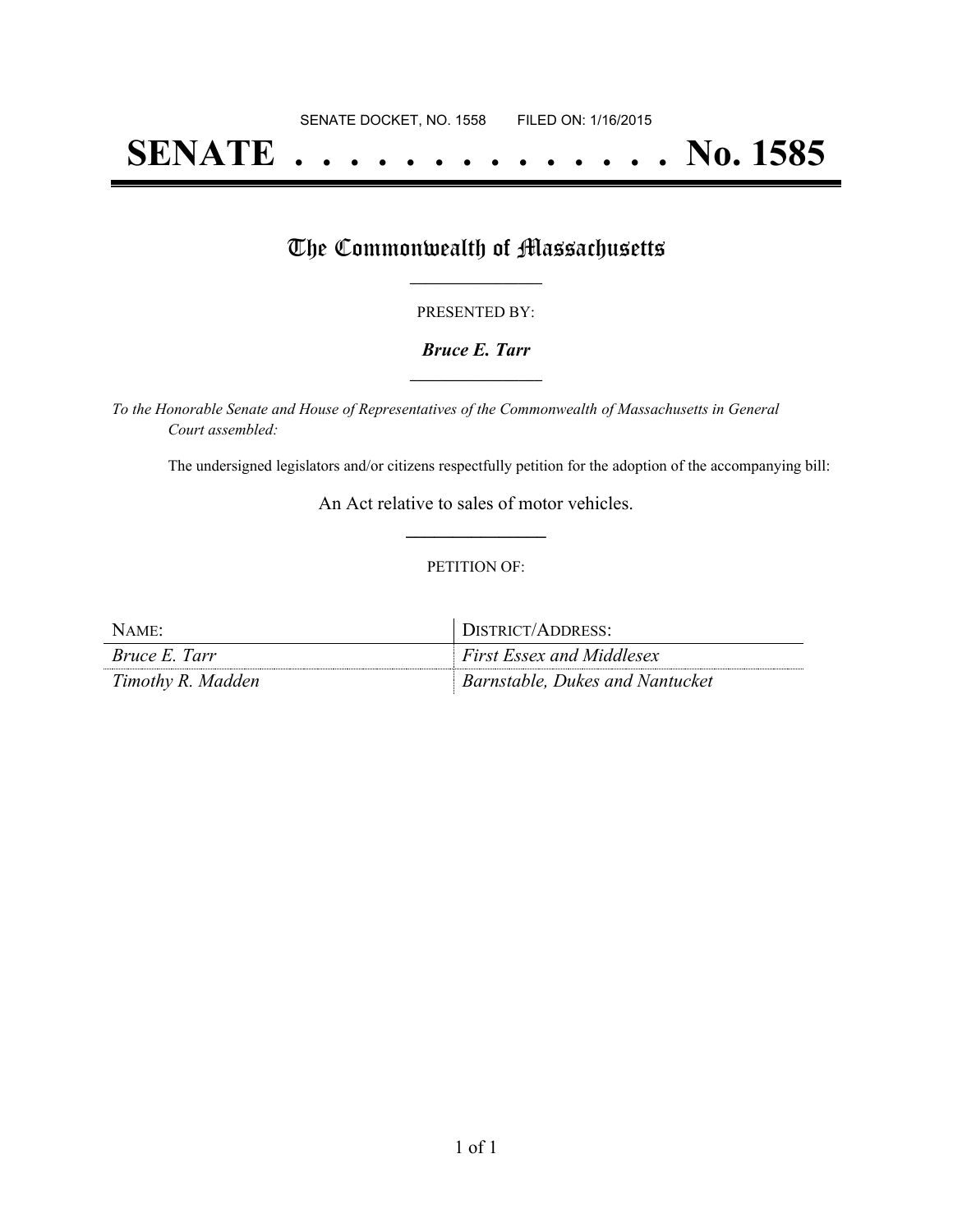## SENATE DOCKET, NO. 1558 FILED ON: 1/16/2015

# **SENATE . . . . . . . . . . . . . . No. 1585**

By Mr. Tarr, a petition (accompanied by bill, Senate, No. 1585) of Bruce E. Tarr and Timothy R. Madden for legislation relative to sales of motor vehicles. Revenue.

#### [SIMILAR MATTER FILED IN PREVIOUS SESSION SEE SENATE, NO. *1431* OF 2013-2014.]

### The Commonwealth of Massachusetts

**In the One Hundred and Eighty-Ninth General Court (2015-2016) \_\_\_\_\_\_\_\_\_\_\_\_\_\_\_**

**\_\_\_\_\_\_\_\_\_\_\_\_\_\_\_**

An Act relative to sales of motor vehicles.

Be it enacted by the Senate and House of Representatives in General Court assembled, and by the authority *of the same, as follows:*

 SECTION 1. Section 4 of Chapter 64I of the General Laws, as appearing in the 2014 Official Edition, is hereby amended by striking out, in lines 25-31, the words "For purposes of such determination, the sales price of any motor vehicle, except a motor vehicle purchased from a vendor registered under this chapter who is regularly engaged in the business of making sales at retail of such motor vehicles, shall be the actual amount paid by the purchaser to the vendor for the motor vehicle or the clean trade-in value of the motor vehicle, whichever is greater, regardless of the actual condition of the vehicle." and inserting in place thereof the following 8 words:-

9 "For purposes of such determination, the sales price of any motor vehicle, except a motor 10 vehicle purchased from a vendor registered under this chapter who is regularly engaged in the